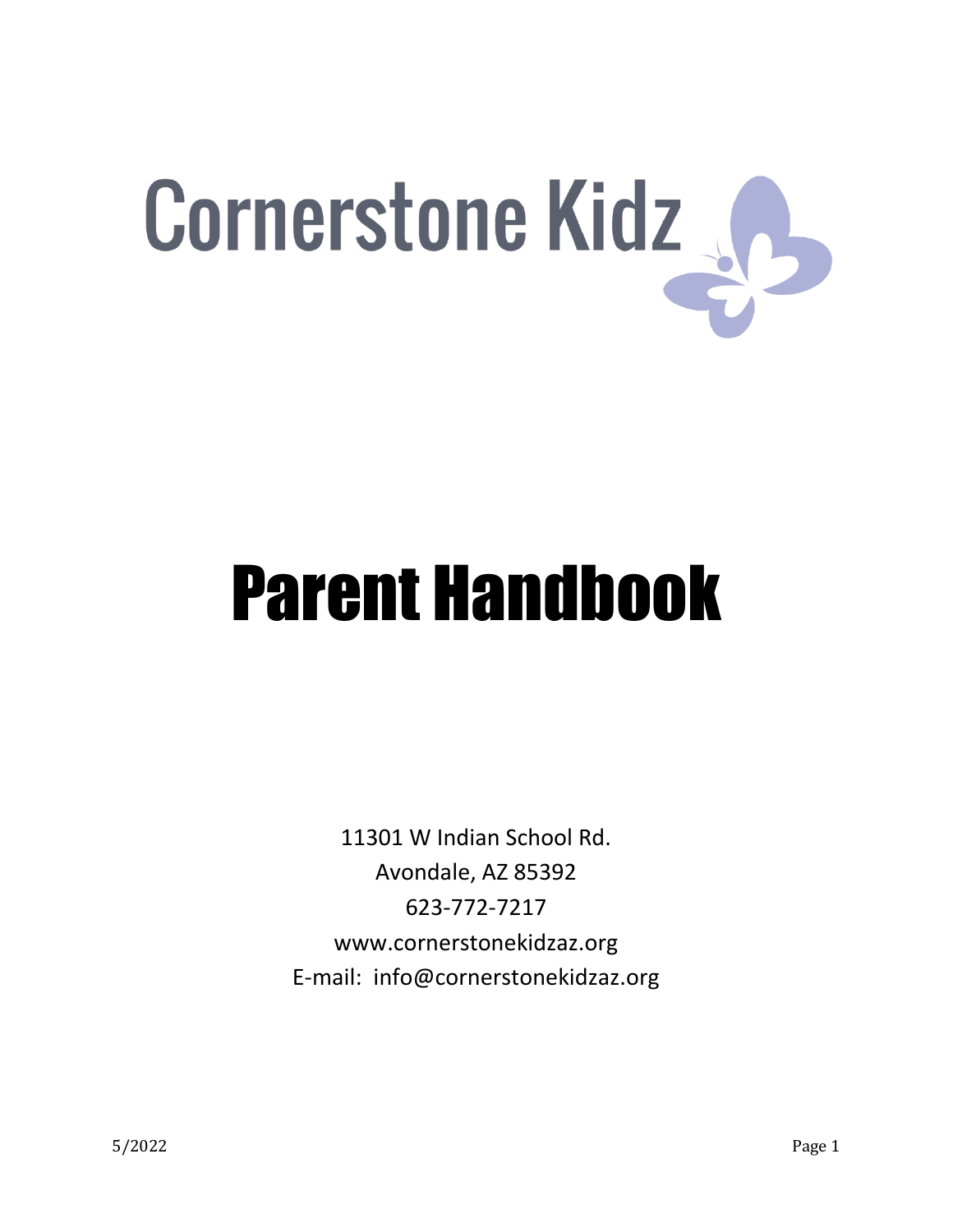## Cornerstone Kidz Table of Contents

| <b>Childcare Services</b>                                                      |    |
|--------------------------------------------------------------------------------|----|
| Program Overview                                                               | 4  |
| Childcare Services, Enrollment requirements                                    | 5  |
| Admission                                                                      | 5  |
| <b>Termination of Enrollment</b>                                               | 6  |
| <b>Attendance Policy</b>                                                       | 6  |
| <b>Parent Responsibility</b>                                                   | 6  |
| Parent Involvement                                                             | 7  |
| Communication                                                                  | 7  |
| Required records, Child Visitation, Copy requests                              | 7  |
| <b>Parent Guidelines</b>                                                       | 8  |
| <b>Dress Code</b>                                                              | 8  |
| Breakfast, Lunches and Snacks                                                  | 9  |
| <b>Celebrating Birthdays</b>                                                   | 9  |
| Curriculum                                                                     | 9  |
| <b>Medications</b>                                                             | 10 |
| <b>Health Policy</b>                                                           | 10 |
| Positive Behavior Intervention and Support (PBIS), and Early Intervention (EI) | 11 |
| <b>Healthy Sexuality Development Policy</b>                                    | 12 |
| <b>Discipline Policy</b>                                                       | 13 |
| <b>Parent Observation</b>                                                      | 14 |
| <b>Steps of Discipline</b>                                                     | 14 |
| <b>School Age Care</b>                                                         | 16 |
| <b>Summer Care</b>                                                             | 18 |
| <b>Discipline Policy</b>                                                       | 14 |
| Before / After School Care                                                     | 18 |

\*\*\*\*\*This handbook is not all inclusive. It is very important you read the entire handbook.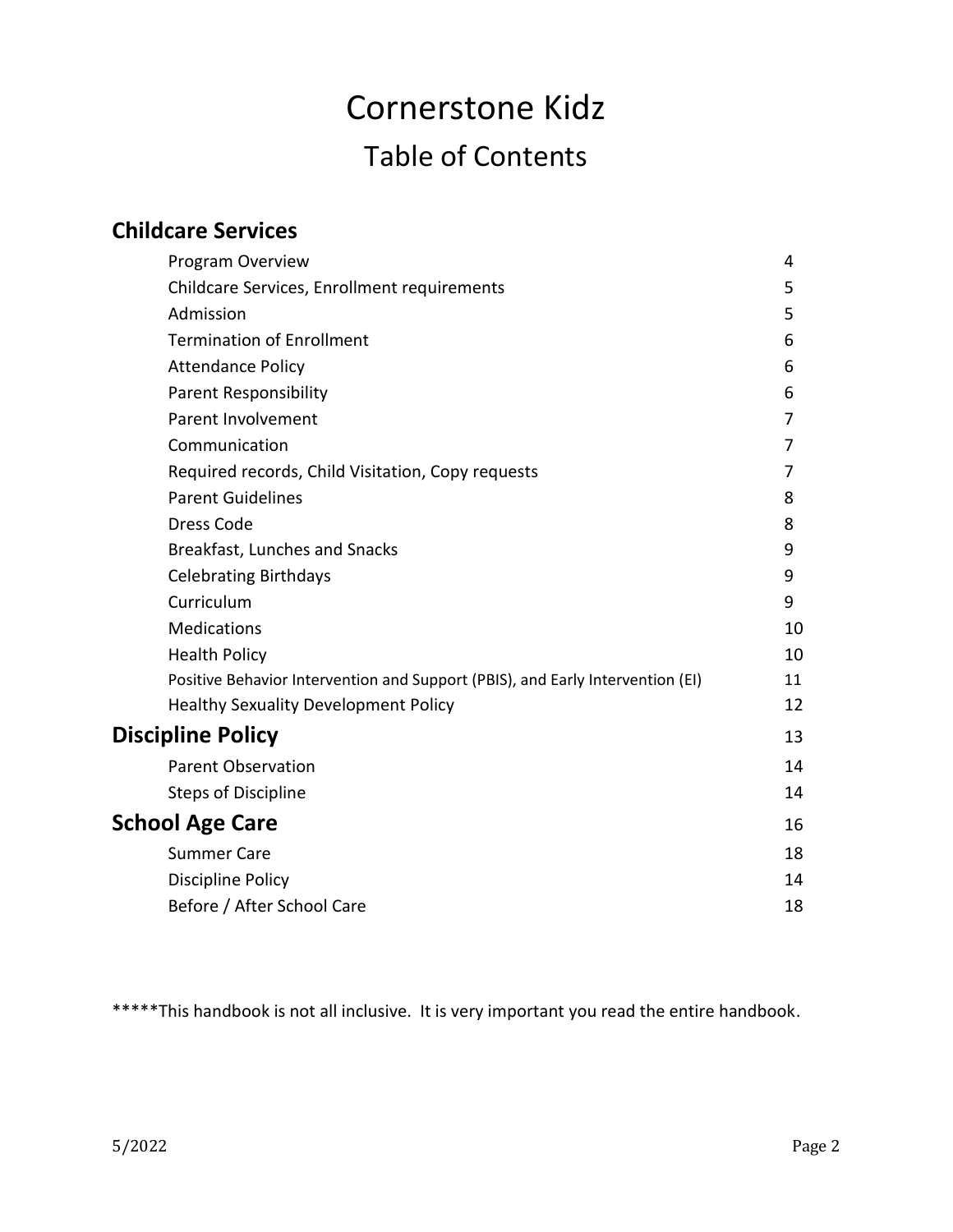## CHILDCARE SERVICES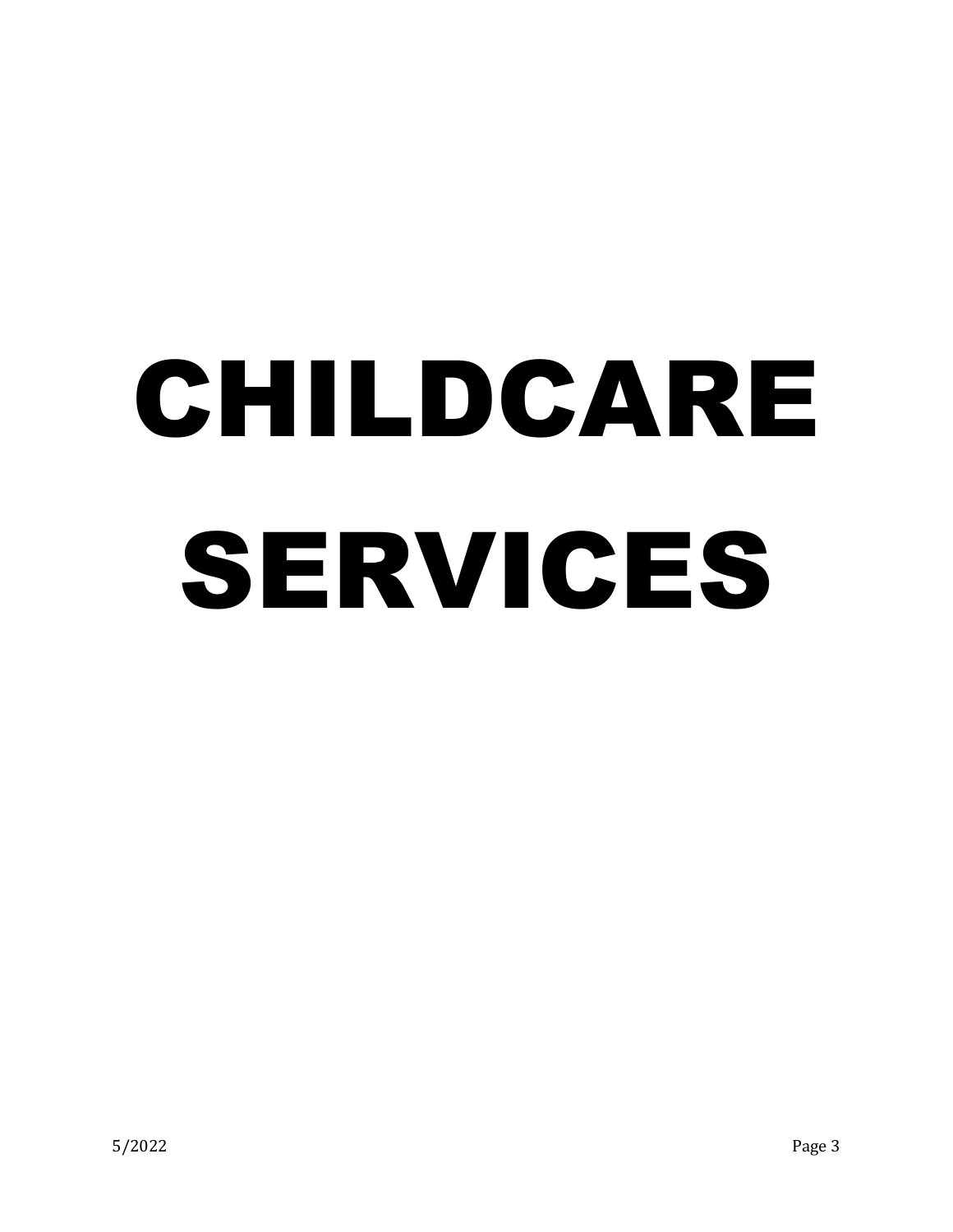## **Activities and Programs**

Cornerstone Kidz provides a caring Christian environment that is essential for healthy learning and growing in all areas: Physically, Emotionally, Mentally, Academically and Spiritually.

We will succeed together through academics (using the ABeka Book curriculum), art, music, physical education, and uniquely to our program: daily bible lessons, weekly Kidz Church, prayer and worship, and community education. The ABeka Curriculum is a faith-based, academic curriculum whose strength is in phonics and numbers. Each afternoon the children will participate in weekly teaching themes such as, immediate family, community, other countries and the solar system. This time of teaching is designed to broaden their world view.

CHARACTER is a key component to our program. It is critical in the social development of the children to teach them how to be a good friend, work together as a team, and to respect the property and those in authority.

DAILY BIBLE LESSONS will be presented using the ABeka curriculum in order to share the love God has for each of the children through Bible stories.

The children will participate in WEEKLY KIDZ CHURCH learning how to talk to God through music and prayer as we lift up the community around us. Lesson subjects teach children to apply the Christian principles to their lives.

MELODY MAKERS come once a week to teach music along with a character lesson.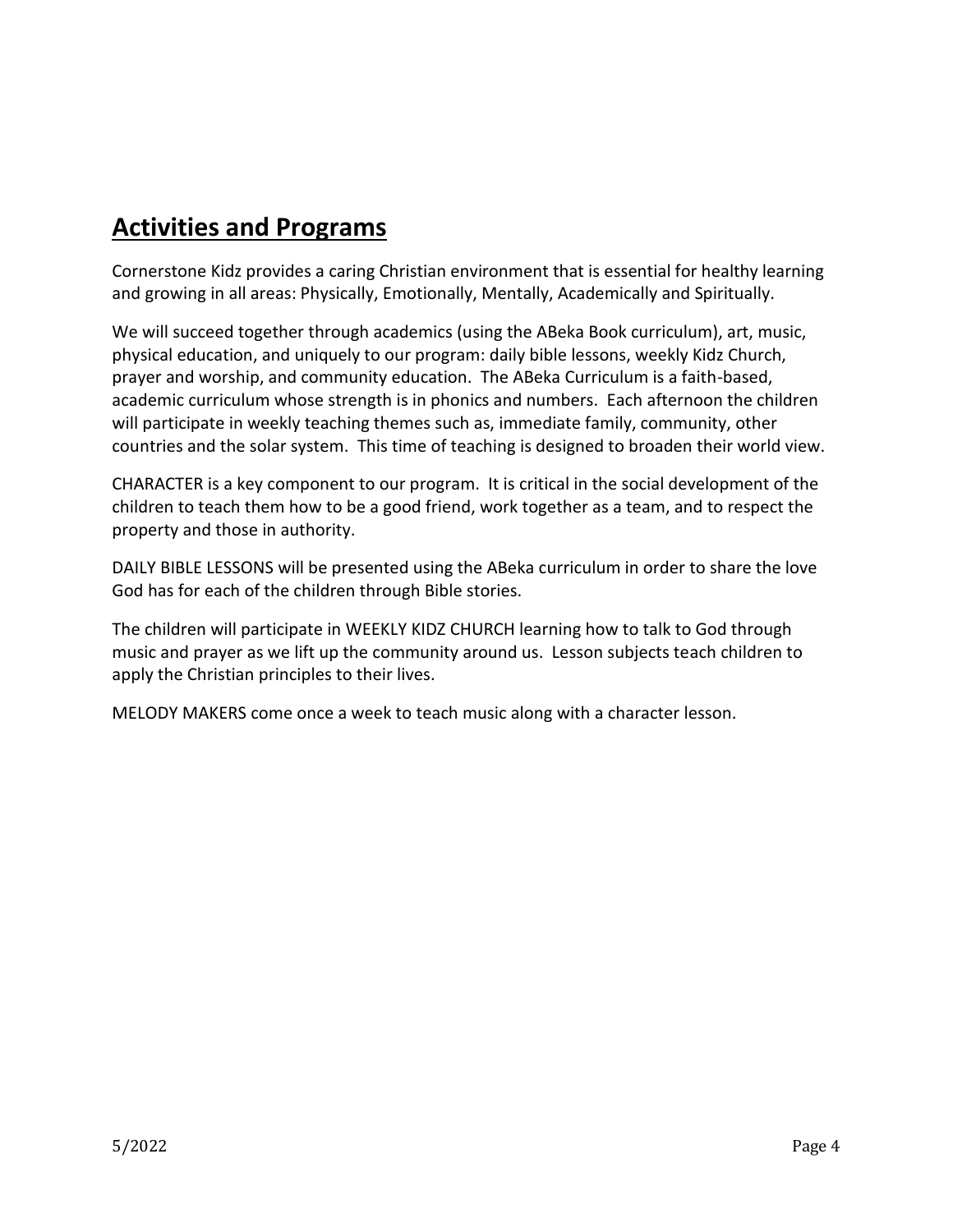**CHILDCARE SERVICES:** Cornerstone Kidz provides many services to our community.

- Full-day childcare for children 1-5 years of age.
- Full -time summer care for school age children K-6th grade.
- Before & After School care for school age children K-6th grade.

Cornerstone Kidz does not discriminate against children of any race, color, sex, national origin, disability, religion or age (except as limited by our definition of services) to all the right privileges, programs and activities made available to students at the center.

**OPERATING HOURS:** We are open Monday through Friday, from 6:30am to 6:00pm. (See rate sheet schedule for holidays that the center will be closed). Our liability insurance does not permit us to have children left before or after operating hours.

**ENROLLMENT/WAITING LISTS:** In order to ensure all children, receive individual attention, classes are limited. Students are enrolled on a first come, first serve basis. In the event a class is full, your child will be put on a waiting list. Should an opening occur, it will be filled from the current waiting list in the following order

- 1. Staff to Cornerstone Kidz and Cornerstone Christian Center.
- 2. Siblings of currently enrolled students of Cornerstone Kidz.
- 3. New children.

**ENROLLMENT REQUIREMENTS:** Prior to the first day of enrollment, the following must be completed:

- 1. Child information, Immunizations, and Emergency forms must be turned in; in addition to all other enrollment forms.
- 2. An Immunization record must be presented prior to the child's start date and all shots must be made current within 15 days of enrollment.
- 3. Signed Health, Attendance, and Miscellaneous policy Agreement forms by both parents.
- 4. Tour of the facility.
- 5. Introduction to your child's teacher.
- 6. Registration fee and first week's tuition must be paid in full (see rate schedule for fees).

**ADMISSION AND RELEASE OF CHILDREN:** Parents must sign their child(ren) in and out each day as they are dropped off and picked up. The signature must be a parent or someone on file designated by the parent. The signature must include at least your first initial and full last name along with the time the child was checked in/out. ID will be requested from any person that the staff does not recognize, so please explain this to your family/friends. Parents must also clock their child(ren) into the computer system each time the child is admitted to and released from the center. At the time of enrollment, your fingerprint will be registered in our system. On occasion, you many need to select an alternative person to pick your child up that is not on file, when you call the center, you will be asked to provide the telephone authorization code if you provided one at the time of enrollment.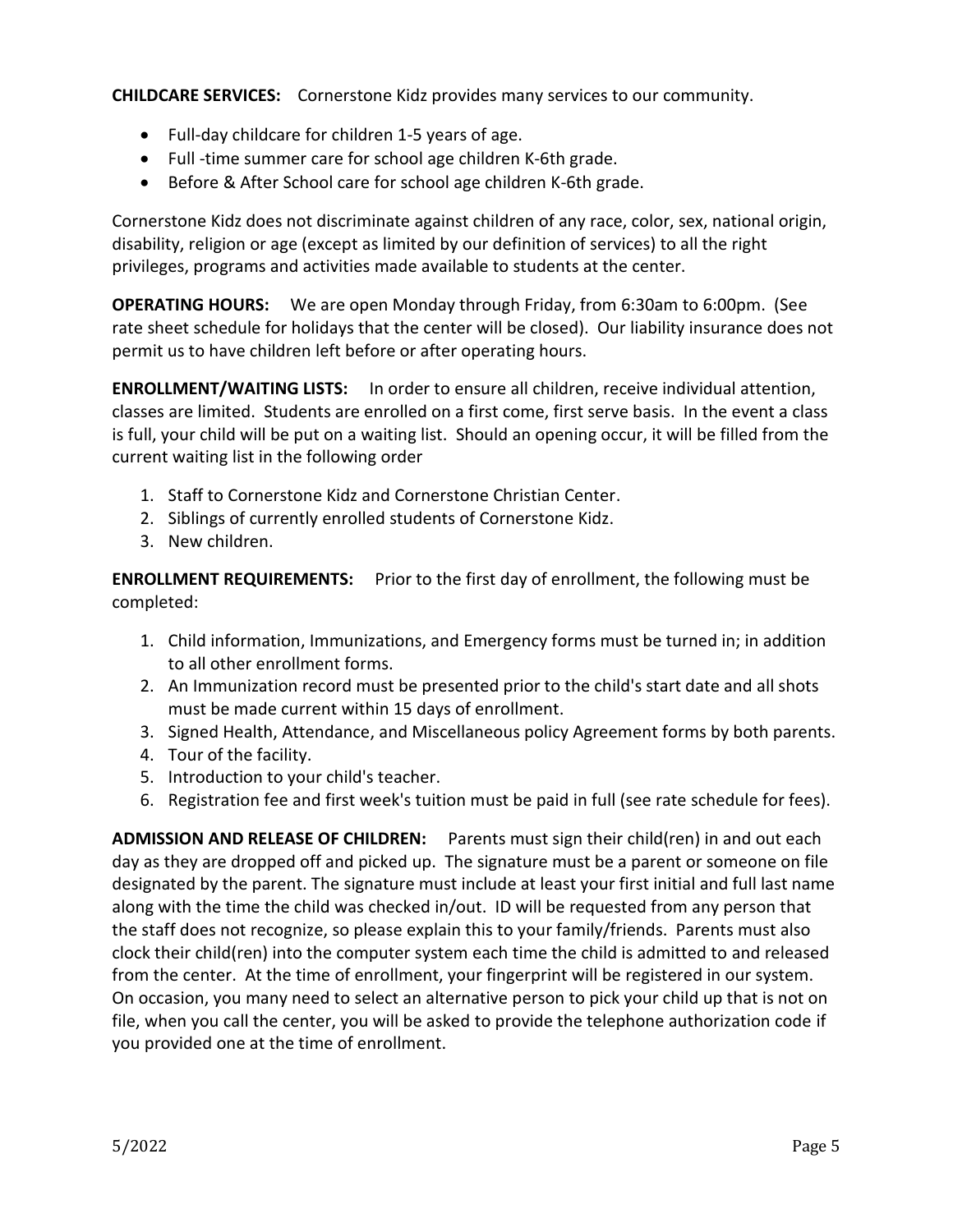**TERMINATION OF ENROLLMENT:** The program of the center is designed to be a positive experience for children. Occasionally the program may not be appropriate for a child's continued enrollment. Termination may result if the program does not meet the needs of the child or expectations of the parent, or if the child/parent manifests repeatedly disruptive or inappropriate behavior. The Center Director in consultation with the teacher and child's parent(s), will decide regarding continued enrollment. Services may also be terminated due to a past due account (tuition is due each Monday). Your child will not be able to return to the center on Mondays of your account is delinquent. The Center reserves the right to refuse services. \*\*\*If you decide to withdraw your child for more than 4 weeks, in order to guarantee your spot, the retention fee is 50% of your weekly tuition. A 2-week notice is required and can only be used once in every school year. A two-week written notice of intent to withdraw is required. All items left behind will be donated or thrown out after 2 weeks.

**ATTENDANCE:** Please understand that our program and curriculum begin in the classroom at 8am. We encourage you to have your child in their classroom by 7:45 so that they may have a few minutes to connect to their friends and teachers and transition with the entire class to their structured learning time. You are not required to have your children here at any specific time, but keep in mind that the children are missing out on the curriculum if they come in later than 8am. **If you are going to be in later than 10 am please call the center so we can ensure we have appropriate staffing.** On special days, please have your child here at 8 am so they don't miss out on any special activities. If your child will not be at the center, please call the office and let us know. You will be given 10 credit days at the start of per year for children that are enrolled in full time care to be applied when you would like for sick, holiday or vacation days. Children that are enrolled on a part time schedule will receive the following: 3-day schedule- 6 credit days, 2-day schedule-4 credit days. Credit days do not apply to children on a floating schedule. Let us know when you want to use credit days and we will adjust your tuition that week. In order to obtain the credit, your child must be absent on those days. Once your days are used up, there will be no credit made for sick, vacation, or holidays. Credit days do not carry over into the new school year. Full tuition is due on Holiday weeks.

**ADDITIONAL FEES:** Payments made after Wednesday of each week are subject to \$10.00 late payment fee. There is a \$20 fee on all returned checks. There is a \$3 fee for each lunch that we provide. We have a late pick up fee of **\$3 per minute after 6:05**; after 5 occurrences, the fee **will be increased to \$4 per minute.**

**PARENT RESPONSIBILITES:** You are expected to participate in the care, education and discipline of your child. We are here to support you in the care of your child so that you are able to work without worry and concern for your child. We expect that you will insure that you stay informed about events of the center as well as the daily details of the care of your child. This information goes out to you through emails, newsletters, daily notes in your child's bag and notices and letters clipped to your child's pick-up card. It is your responsibility to read this information as it comes your way. Another area of expectation and responsibility is that you are responsive to the center and your child when you are called upon for illness, business communication and discipline issues. You are expected to keep your contact information updated.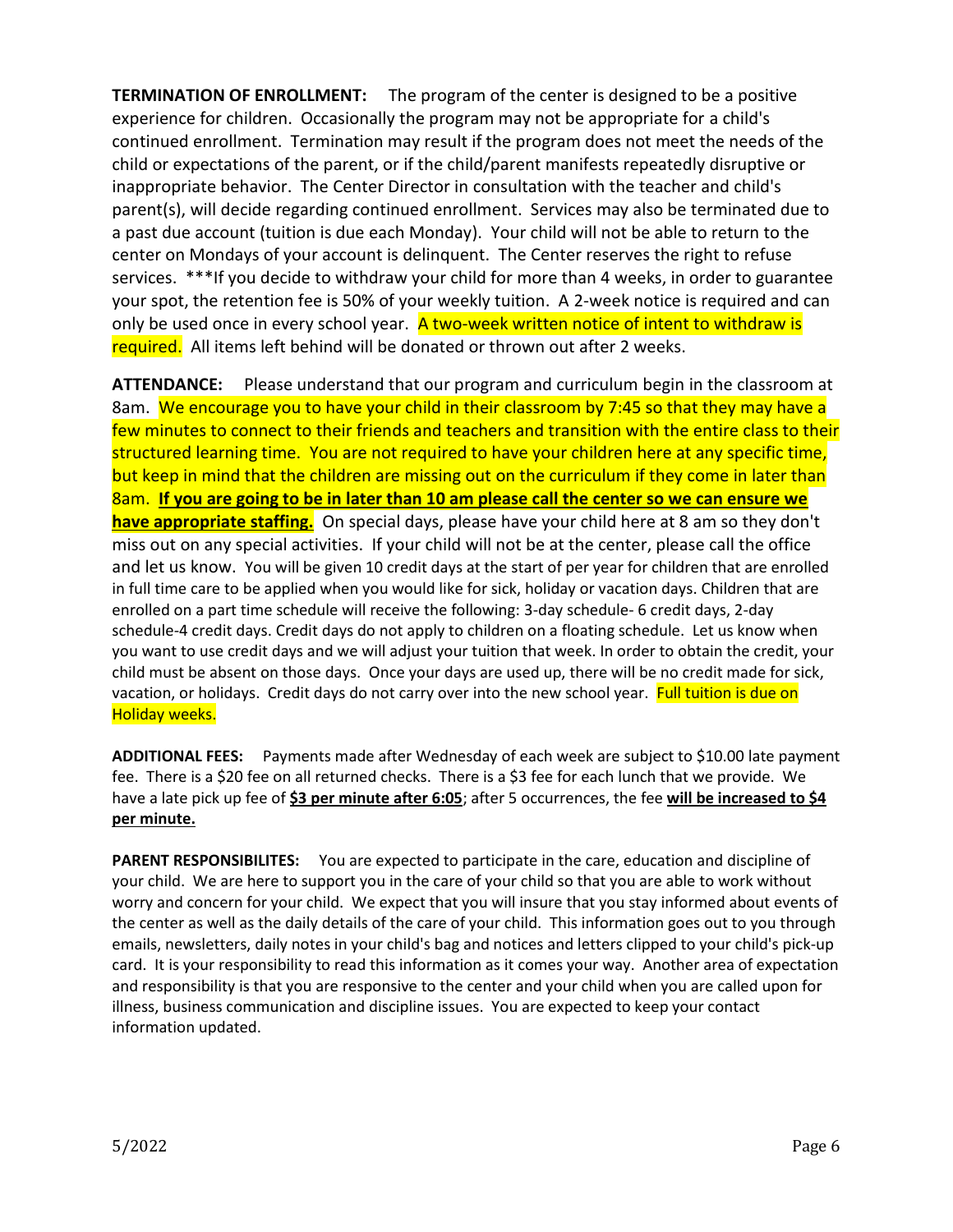**PARENT INVOLVEMENT:** Parents are encouraged to participate in any of our specially planned events and projects at this Center. Parents are asked to participate and support the center by bringing store brought snacks, reading to the children, sharing a talent or skill in the classroom, or participating and attending the center programs. You may be asked occasionally to bring in items to be used in your child's classroom for projects.

Another area of participation is in fundraising. If you have any ideas for fundraising or would like to assist in planning the fundraisers, please contact the office. Fundraising is used to supplement the tuition fees so that we can control our costs and build up our program without increasing our rates. Although you are welcome to visit the center at any time, it would help keep the disruptions down if you let us know in advance that you are coming.

**COMMUNICATION:** Communication between you, the child, the child's teacher and the office are imperative to a growing and healthy learning environment. Communication can be a challenge in divorce situations. We are asking that you be patient and proactive in communicating with us when there are two parents that live separate from each other. Newsletters and other communication postings are placed at each doorway. Please let us know if you have any questions, concerns or suggestions. We have an open-door policy: our parents are welcome any time and have full access to the campus.

At the end of each day any written documentation and receipts will be placed either in your sign in/out sheet or attached to your child's pick-up card. Newsletters and daily communication will be in your child's bag or lunch box.

**LICENSING:** Cornerstone Kidz is fully licensed and regulated by the State of Arizona, Department of Health Services, Office of Childcare Licensure, which is located at: 150 N 18th Avenue Ste 400, Phoenix, AZ 85007, 602-364-2539. We are inspected by the Department of Health Services on an annual basis. Copies of the reports are kept here in the premises in the director's office and are available upon request.

**LIABITLY INSURANCE:** Cornerstone Kidz maintains a liability/accident insurance policy as pursuant to R9-5-308.

**PESTICIDES:** Notification is posted 72 hours prior to pesticide application, this is located under the Fire control panel in the front office area.

**REQUIRED RECORDS:** According to Arizona laws, no hospital or emergency room care can be given to a child without the consent of the parent or guardian. It is vital that we receive the emergency cards prior to your child's first day. If you have a custody issue with your child, we must have papers in the office in order for us to follow them.

**CHILD VISITATION:** If you have a court ordered visitation schedule, we will have to have a copy on file for reference. Please understand that we cannot prevent any birth parent form picking up their child without a restraining order.

**REQUEST FOR COPIES:** If you require copies of your child's records for any reason, we will be glad to copy them with the following requirements. The Mother or Father must request them in writing 2 days in advance and there will be a \$5 copy fee (up to 20 pages) due upon request.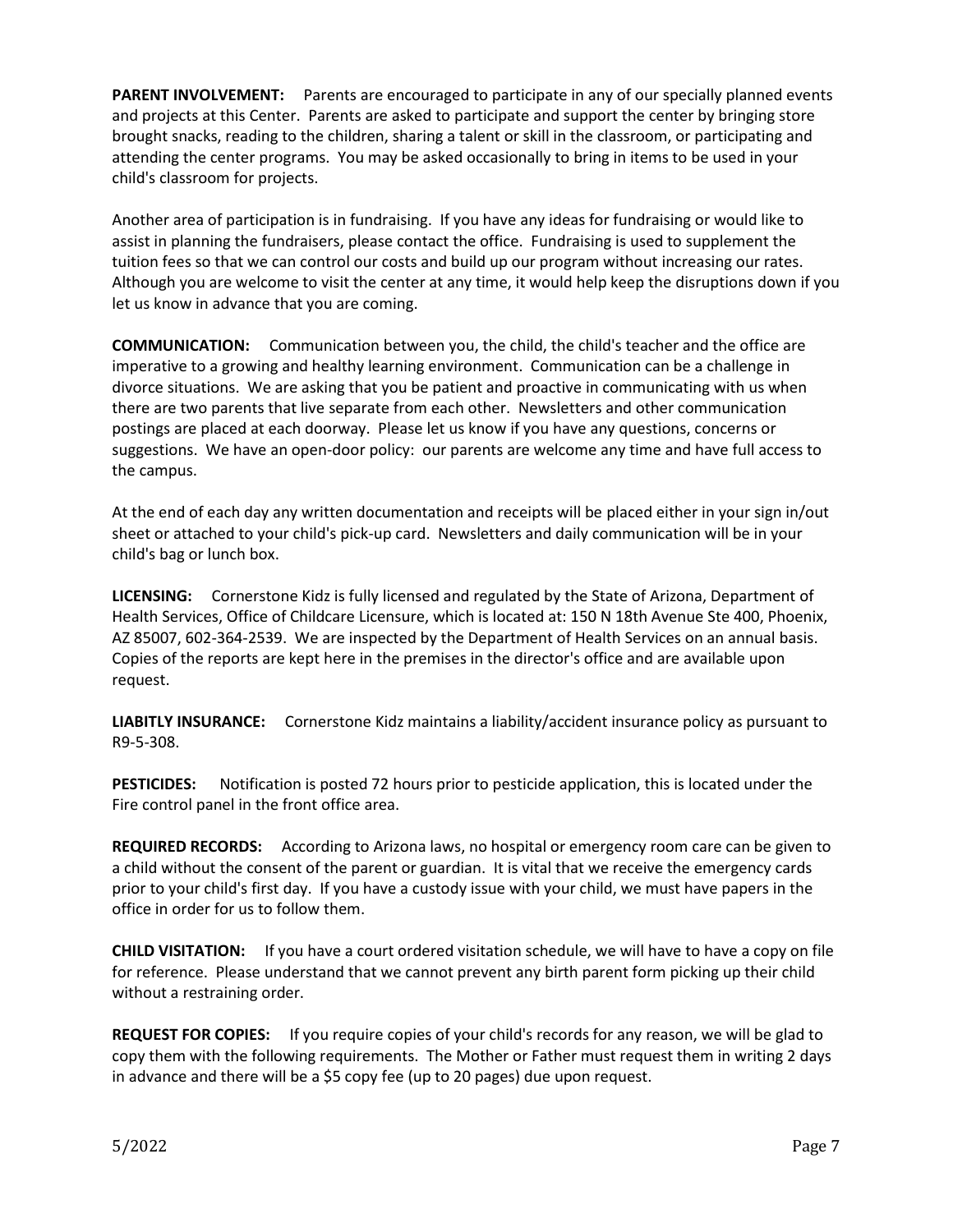**FIELD TRIPS:** When a field trip is planned, permission slips and charges will need to be signed and paid in advance.

**TRANSPORTATION:** It is your responsibility to provide all transportation to and from the center for preschoolers. Please see School Age section for more details regarding transportation for the older children.

**WEAPONS:** For the safety of our children, we do not permit any type of firearms or anything that resembles such on the premises.

**DISCIPLINE POLICY:** As part of our daily activities we expect to have opportunities to help the children learn self-control, cooperation and sharing. Discipline is approached in a positive understanding manner. If a child breaks established classroom rules, represents danger to himself or others, or interferes with the ability of classmates to learn or participate, appropriate measures will be taken by his/her teacher to halt such behavior. Children will be encouraged to redirect their actions in constructive play and work activities or be given a short time out from the group (no longer than 1 minute per their age, time does not begin until they have regained control). If a child is involved in a situation that is potentially dangerous, he will be physically removed from that situation. Biting will not be tolerated. Each time your child bites you will be notified by phone and an "opportunity for improvement" will be sent home. If your child consistently bites, hits, kicks, etc. any child or staff member, you will be expected to participate and intervene in discipline, professional counseling, periodic observation and/or removal of child from the center. **See Discipline Section in the handbook for further details.**

**PARENTAL GUIDELINES:** The following section is a list of guidelines (that is not meant to be all inclusive), all of which assist in establishing our safe and respectful environment.

- Only G rated are to be brought in to share. Any PG movies will only be shown in the school age program with parent permission form signed.
- Please leave all toys at home (except for show & tell days) this will prevent fights and lost items. We have plenty of toys here at the center.
- Any items that go against our biblical beliefs such as Harry Potter, Teletubbies, Pokémon, Digimon, Darthvador, skulls, etc. are not permitted at the center. As crazy as it may seem some shirts that have slogans that are often perceived as cute and funny actually become "selfprophesying" such as: "I'm a brat" etc. - many times your child will actually struggle with the very thing that is on their shirt. In some cases, if a child is wearing something that does not demonstrate the positive behaviors and respect that we teach here, we will change their clothing.
- NO balloons, hard candy, coins, tiny toys are allowed, they are choking hazards.
- If your child is having a conflict with another child in his/her classroom, we encourage our children to forgive each other. Please do not instruct your child to "hit back" or "stay away" from any other children.
- No play guns, knives, swords, etc., again we want to teach all children to have value for their friends' lives

5/2022 Page 8 **DRESS CODE:** Children will participate in outside play, painting, crafts, and other activities that will get them dirty. Please do not dress your child in clothes that you do not want ruined. Shoes should also be work that are secure to the foot. High heels and flip flops are not safe for little ones to be wearing when they are running on the playground or in the woodchips. Keep in mind that if their shoes are unsafe, they may need to stay on the blacktop.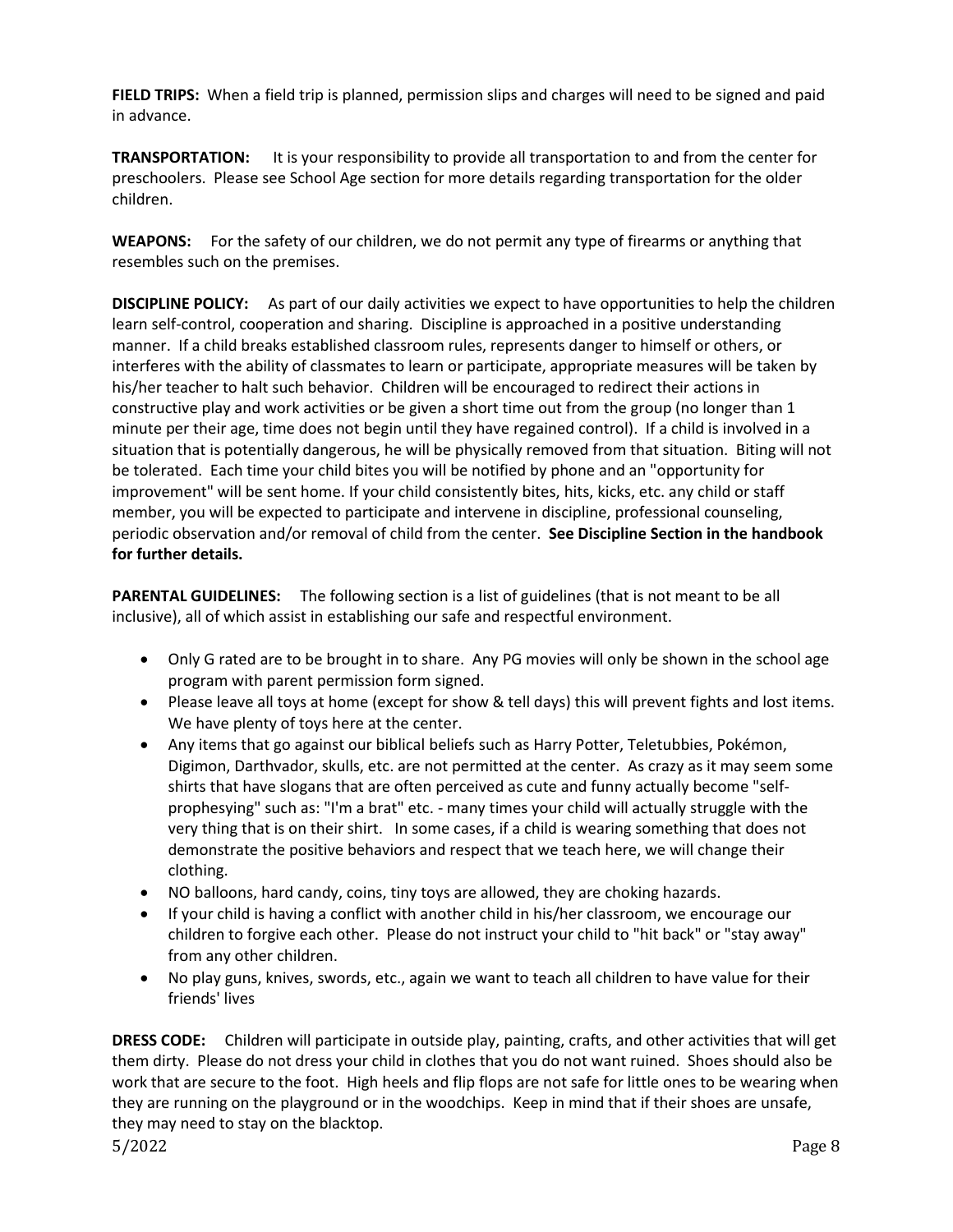**PERSONAL ITEMS:** Cubbies are not provided for our children. Please bring an extra change of clothes for your child to be stored in a designated space in the classroom, a thin blanket that can be stored flat on a cot. We will provide the cot and sheet for their nap. It is your responsibility to launder their blanket weekly. Soiled clothes must be picked up daily, any soiled clothes left after one week will be thrown away. All items must be labeled with your child's first and last name.

**SNACKS/BIRTHDAY CELEBRATIONS:** Food may be brought into the center for special occasions. If you would like to pass out invitations to the children in your child's class, please present them to the director.

**BREAKFAST:** Breakfast is available from 7am until 8am. We ask that if your child eats breakfast you periodically donate a box of non-sugar cereal.

**LUNCH AND SNACKS:** You will need to provide your child with a lunch each day. His/her lunch will be taken directly to the classroom. Please pack the lunch with an icepack if needed. Sending hot food in a thermos is a great way to provide variety.

As part of the Department of Health guidelines, we ask that you pack healthy lunch options. Limit the number of snack and sugar items that you send. Do not supply your child with sugar drinks such as Kool-Aid or soda. Remember that your child is preparing for rest/nap time immediately following their lunch time and it is unrealistic to expect them to rest after a lot of sugar. We will encourage your child to eat their healthy options first and then choose one treat. On occasion we will give you an opportunity to pay for your child to eat a meal from a local vendor (McDonald's, Burger King, Pizza, Deli, etc.). Snacks will be provided for an AM and PM snack. Drinking water is available to the children all day. You are welcome to bring a water bottle for your child that is labeled with their first and last name.

**CURRICULUM:** We have used the ABeka Curriculum since the Fall of 2002. ABeka uses a phonics approach to teaching. Each child will have a set of workbooks that is paid for by the parents. For more information on the curriculum, stop by the front desk. For curriculum fees, see the current rate sheet.

#### **BIBLE STUDIES:**

Basic Christian Doctrine will be taught according the Assemblies of God Tenants of Faith (see brochure for further explanation).

**STAFF:** Our staff will work together to plan and carry out the daily activities of the Center. They will attend planning and educational workshops, maintaining 18 hours of training per year. In order to plan extraordinary activities and provide the attention your child needs, we do schedule extra staff (we may occasionally fall back to state ratios in the event of staff absence.

**SPECIAL NEEDS CHILDREN:** If a special needs child can be accommodated within the limits of our program or with reasonable adaptation within the limits of our facilities; and within the limits of the teacher's ability to handle the particular special need, such a child will be accepted into our program. If an enrolled child's special need(s) grows outside our ability to accommodate, we reserve the right to terminate our contract. It takes all of us to be supportive to all children and their needs in the classroom in order to have a successful program. **See the Positive Behavior Intervention Section – pg. 11.**

**POTTY TRAINING:** Both our one's and two's class are potty training classrooms. The teacher will let you know when your child begins to show signs of readiness. We will help train your child once we have parent involvement. Children must be potty trained to move into the preschool.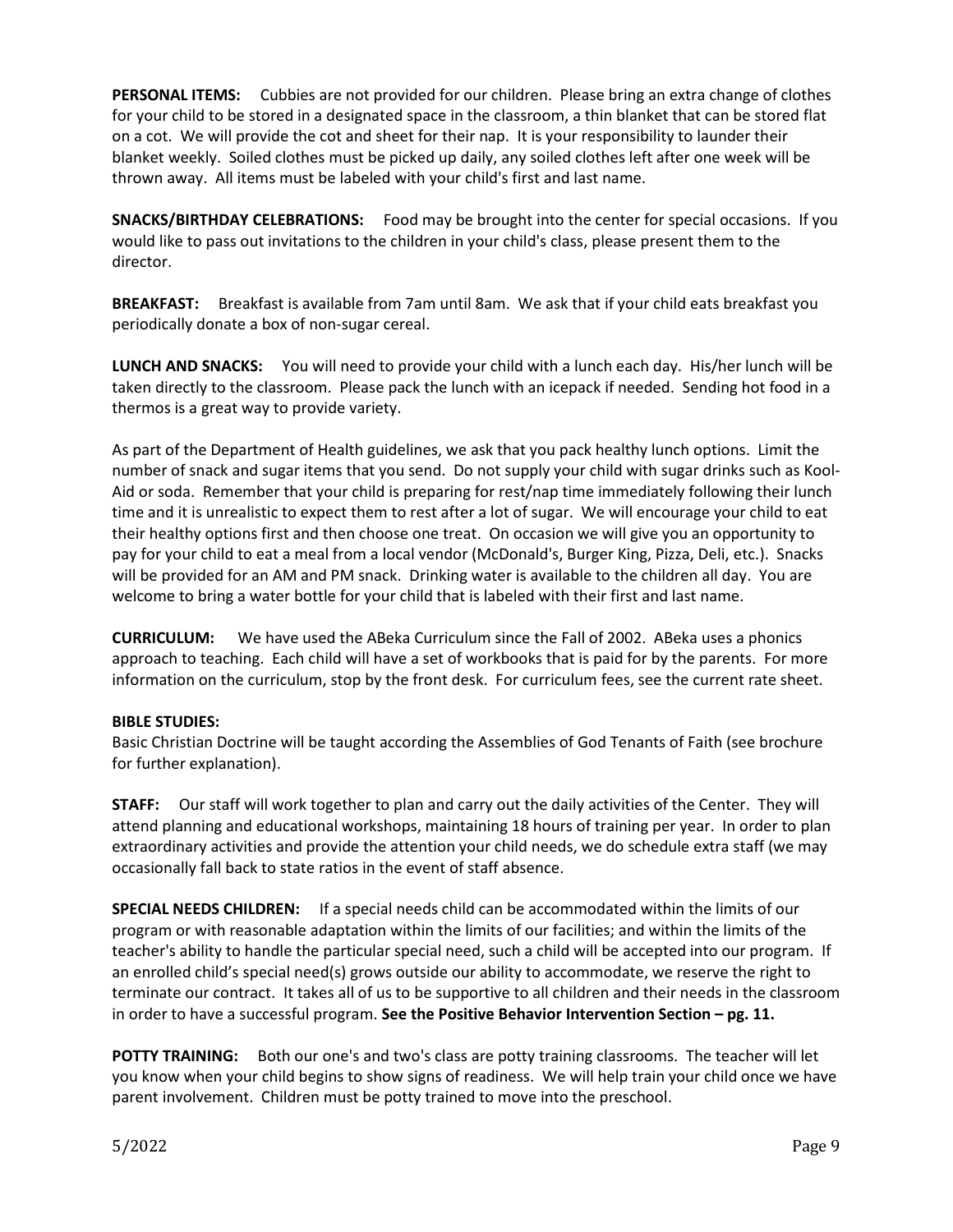**MEDICATIONS:** Over the counter medications may be administered only according to the manufactures label. The parents must provide all products and write the child's full name with permanent marker. If the child is one years old, and the label states "see physician", then you will need to have a script from your doctor in order for us to administer the medication. We will store all medications in a locked container and will not apply any of the above without a signed permission form available from the front office. This policy includes vitamins, medicated lip balm and lozenges. All medication will be administered at lunch time or at 2:30 PM with the exception of asthma, allergy and behavioral medication. If your child has any know allergies please see that we get a supply of Benadryl or an EpiPen with a prescription label.

HEALTH/EMERGENCY POLICIES: As part of our health policy, we require all children to wash their hands at the sink in the entrance prior to entering the classroom. This includes even if they just had a bath prior to the start of school. Remember, they have touched themselves, their cars, door handles, etc. By everyone doing this one simple step, it will cut the disease in our center by half.

**HEALTH CHECK:** A health check will be performed on every child as they arrive each morning. A child must be kept home if he/she has a communicable disease; shows evidence of a fever over 100 degrees; has run a fever within the past 24 hours; has had diarrhea or vomiting, or has a heavy colored nasal discharge. If a child becomes ill, the parent/guardian will be notified with a one-hour pickup allowance.

A child that has been sent home with any of the above symptoms cannot return to school the following day. They cannot return to school until they are free from symptoms for 24 hours WITHOUT using medications.

Please call the Center Office when your child will be kept home. Notify the center if your child has a communicable disease or has been exposed to one.

| Chicken Pox       | Impetigo              | Head Lice            | <b>Scabies</b>              |
|-------------------|-----------------------|----------------------|-----------------------------|
| Poison Oak        | <b>Ring Worm</b>      | Common Cold          | Measles                     |
| Strep Infection   | <b>German Measles</b> | <b>Scarlet Fever</b> | <b>Athletes Foot</b>        |
| <b>Meningitis</b> | Poliomyelitis         | <b>Mumps</b>         | Pink Eye                    |
| Tuberculosis      | <b>Whooping Cough</b> | Diphtheria           | <b>Infectious Hepatitis</b> |
|                   |                       |                      |                             |

### **COMMUNICABLE DISEASES**

Our health policy is taken very seriously. State regulation requires "that the center shall not accept or allow a child to remain at the center if the child shows symptoms of inflammation, fever, rash, diarrhea, vomiting, pinworms, and lice, is suspected of having a contagious or infectious disease or infestation.

One sick child can affect many other children causing a huge domino effect. It is important that we all take part in keeping our center free form disease. Please have an alternate childcare plan. All illnesses must be called in so that we may post to warn for signs of illness. Some diseases are required by law to be reported to the Department of Health Services.

**EMERGENCIES:** In case of an emergency, 911 will be called. Once your child has been transferred to the paramedics, we will contact the person listed 1st on the blue card.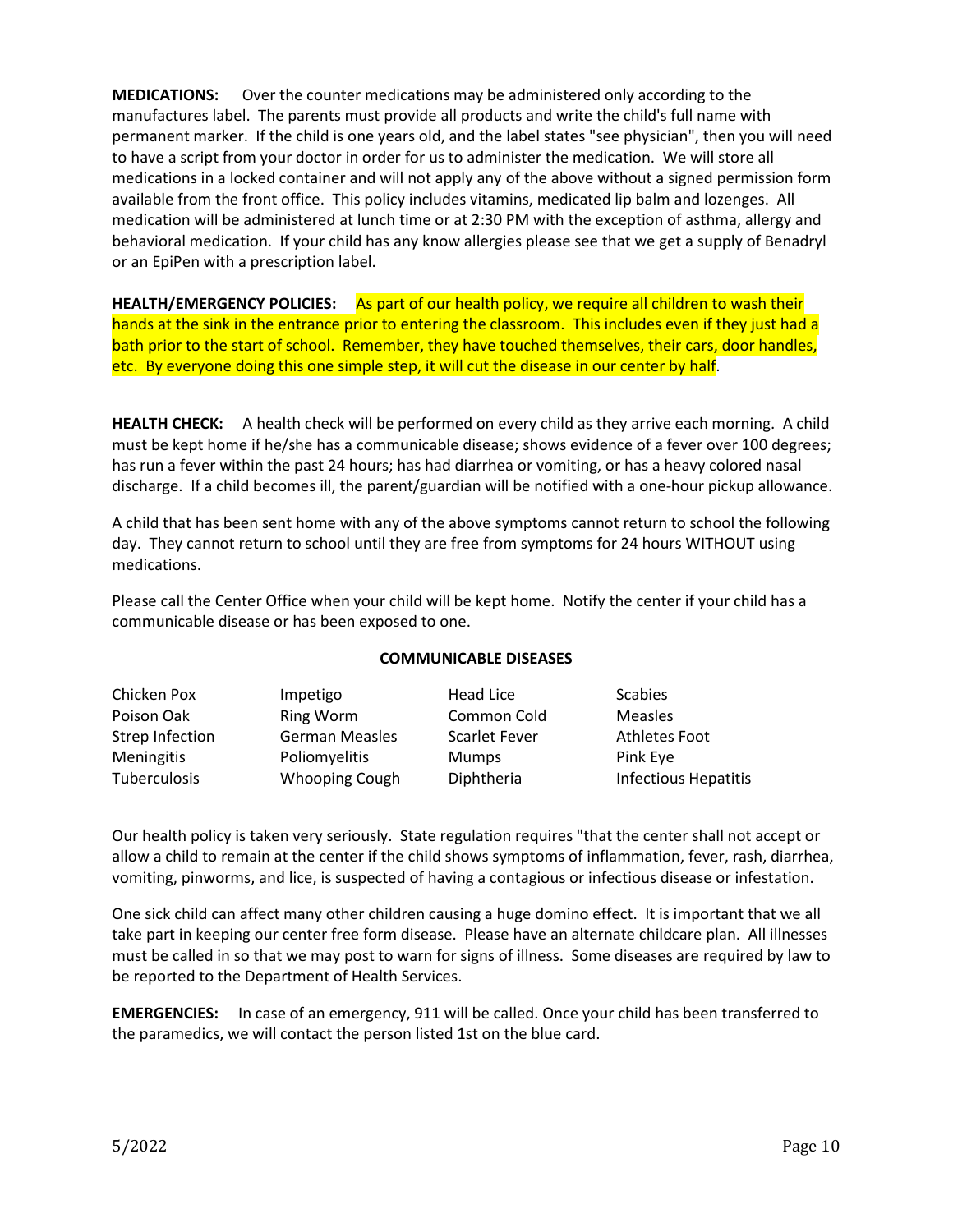### **POSITIVE BEHAVIOR INTERVENTION AND SUPPORT (PBIS), AND EARLY INTERVENTION (EI)**

PBIS is a well-known classroom management and school support system that is used in preschools and elementary schools across the country. There are different methods and strategies, but it always has the same goal in mind: success in the classroom. EI is the process of supporting children ages 0 to 5 in areas outside of academics. This can include assessing developmental milestones, guiding children in socialemotional learning, using various intervention techniques, and assisting parents in the process of finding outside support for their child's needs. Cornerstone Kidz has adopted these support methods in their program beginning in the 2022-2023 school year.

Our school has widely-used Tier 1 PBIS strategies established for classroom management, teacher and student support, and success in academics and social-emotional learning. These strategies are used in every classroom, adapted for each age group, and include the following strategies:

- Seating Charts and Job Assignments
- Provide a set classroom structure and routine.
- Give clear lesson objectives.
- Explain and discuss instructions clearly; ask students to recall instructions.
- Use multi-modal methods of delivering information (visual, hands-on, and auditory).
- Use a calm tone, initiate eye contact, and implement non-verbal cues.
- Give clear behavioral guidelines.
- Teach students to monitor their own behavior.
- Use visual cues, or gestures, to get students back on track with minimal interruption or distraction.
- Utilize praise, and acknowledge positive behavior.
- Practice and model calming techniques that students can use.

We believe the more positive redirection and connection you can have with your students, the better. At times, a student may need extra support in the classroom. At this point, our Social Emotional Learning Specialist (SELS), will work with the teacher to create a Tier 2 intervention plan that works for everyone involved. This team will include the SELS, the teacher, and the school administrator. These strategies may include the following:

- Token Economy System
- Flexible Seating
- Noise-Cancelling Headphones
- Weighted Items: Vest, Lap Pad, Blanket, Ankle or Wrist Bracelets
- Sensory Assistive Devices such as Body Sack, Chew Necklace, Toys, Redirectors, Fidget Chair Bands
- Essential Oils (Diffused Only)
- Alternative Communication such as Picture Cards or American Sign Language
- Other Classroom Accommodations

If a student needs Tier 3 interventions, our SELS will meet with the teacher and you as a parent. In this meeting, the team, including the SELS, teacher, administrator, and parent, will create a behavior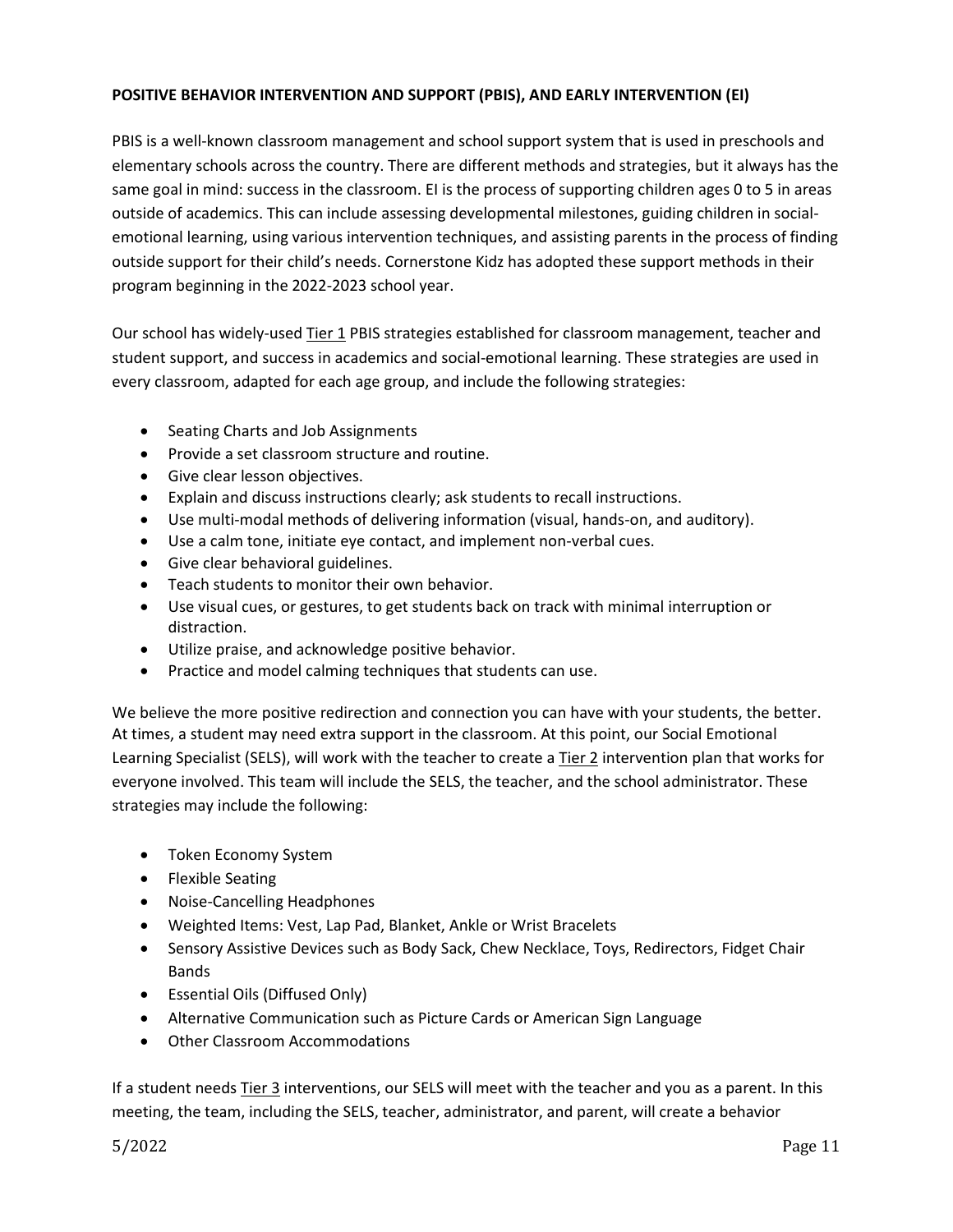intervention plan (BIP) that works to encourage the student in being successful in the classroom through individualized, targeted strategies. No child will receive these interventions without prior written consent.

Beyond that, our EI process includes screening, observation, assessments, documentation, and if necessary, referrals for further professional services.

### **EXPLORING HEALTHY SEXUALITY DEVELOPMENT IN YOUNG CHILDREN (AS THEY SEE IT)**

Young children develop as a whole; not separated into different areas of development. Part of this whole is sexuality development. Just as children have individual language, thought, and physical patterns, they also have individual sexuality patterns. Their feelings, words, and thoughts about sexuality are very different than adult or adolescent thoughts, language, and feeling. So, when we observe sexual behavior or hear sexual words in young children we need to keep their development level in mind, as we do with all other areas of development (physical, cognitive, social and emotional).

Children treat sexuality as curiously and playfully as they treat other areas of interest. Young children are curious about their bodies, and other people's bodies in terms of both similarities and differences. Children take this interest much less seriously than adults do.

Children are spontaneous and open about their interest in bodies and reproduction. Young children have not experienced questions, comments, or engage in behaviors without considering suitability of time or place. For example, one five-year-old asked his Sunday School teacher, "What is sex?"

- **Physical Development**: Children are interested in exploring all of their body parts as well as their bodily functions. They touch their genitals because it feels good. Preschoolers are notorious for their interest in urination and defecation.
- **Cognitive Development:** Young children are curious and want to know facts about where babies come from, even if their understanding is different from that of older children and adults. They learn accurate for all of their body parts.
- **Social Development:** Young children establish friendships and learn how to get along with others. They are developing a conscience as they learn right from wrong.
- **Emotional Development:** When children feel good about themselves, they can feel good about others. they are learning appropriate ways of expressing their emotions, both positive and negative.

Family involvement is very important in all areas and essential for the development of healthy sexuality.

The following guidelines will be used at Cornerstone Kidz

- Both girls and boys will be able to put on any clothing that is in our dramatic play center as well as play with all toys available in the classroom
- Anatomically correct words, penis and vagina, will be used.
- Children who publicly explore their bodies will be guided to understand: that this a persona behavior and is appropriate for private time but not group time (just as other bodily functions are not appropriate in group settings, but are private and personal).
- Each time a child displays this behavior, you will receive a letter letting you know so that as parents you have the opportunity to teach your children according to your personal beliefs regarding this issue.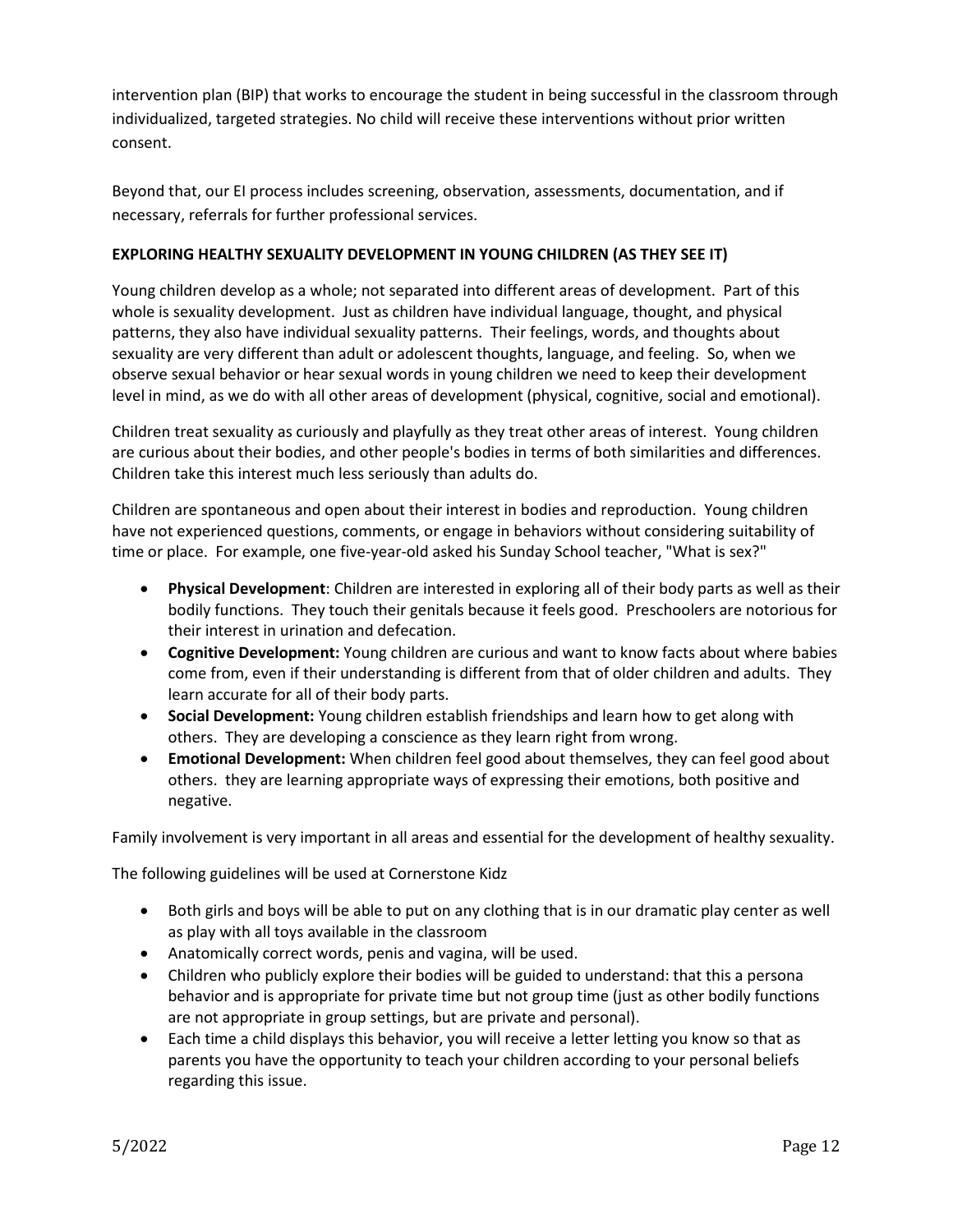## DISCIPLINE POLICY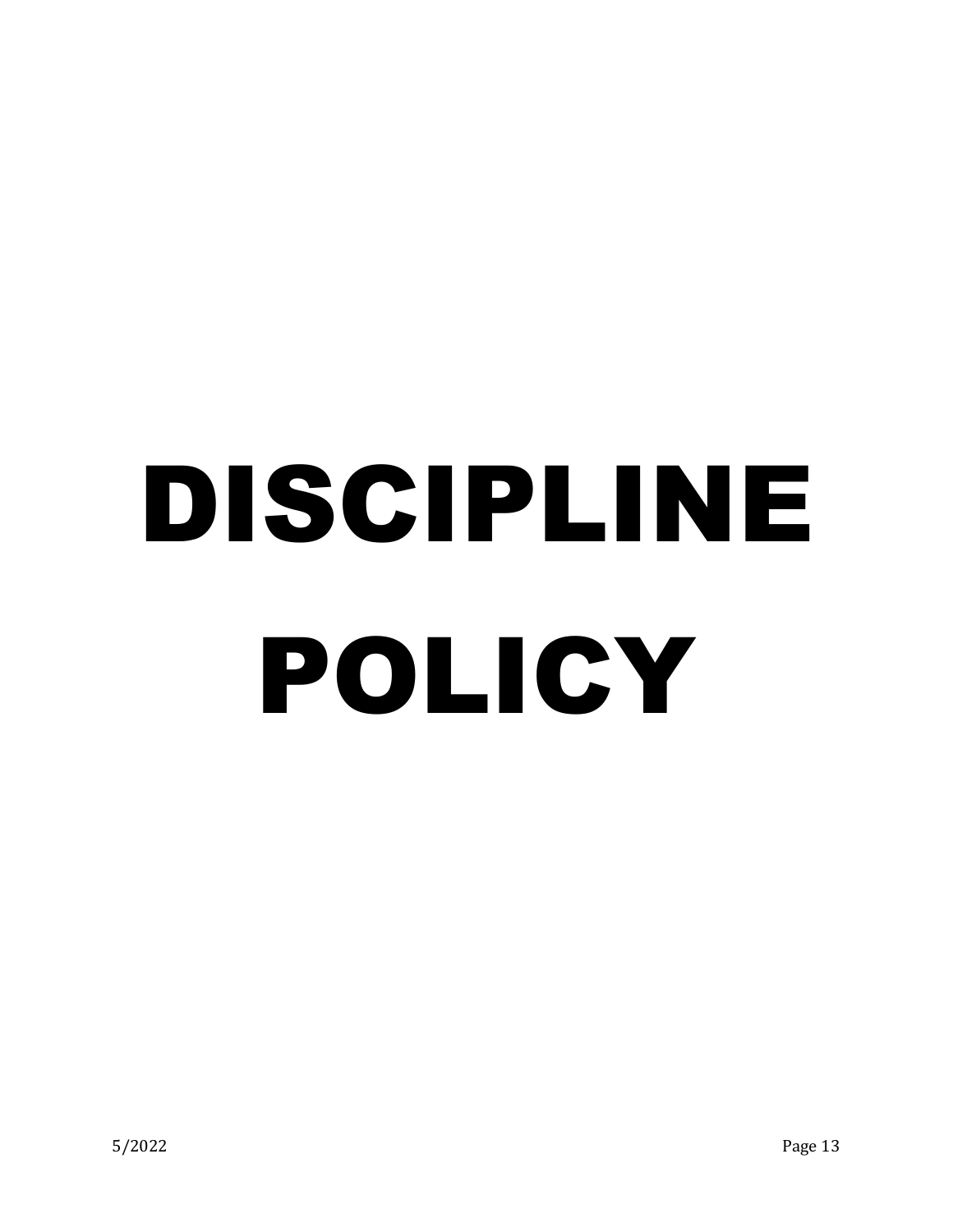## **Parent/Child Observation Guidelines**

**Purpose:** The purpose of a parent observation is to witness behaviors your child might be having in the classroom so that you may respond to your child in a timely manner. We feel that this lets the child know that you support the rules and consequences of the center.

**Expectations:** Our expectations are for you, the parent, to observe the child and respond to the child when he/she decides to make a "bad" choice. Typically, we will not call on you to come down for observation, unless your child has chosen not to respond to the staff on several occasions and we have already made phone calls to you during the work day.

**Guidelines:** We ask that you observe your child from outside the classroom. If the child knows that you are present, then they will naturally choose the right decisions. We want you to be able to respond to the behavior that has been being repeated in the classroom.

When you witness the behavior, you must quietly enter the classroom and remove your child calmly but firmly to respond to the behavior. take your child out of the center to respond. If you are leaving the campus please make sure that you are clocking your child out and then back in when you return.

If the occasion arises that you feel that it would benefit you being inside the classroom, then please speak to the administrative staff. If you are ever in the classroom, please refrain from yelling or spanking your child as well as be very careful in the manner you "grab" your child. Basically, while in the classroom, you are held to the same standards and restrictions that our staff is.

*Important:* It is imperative that you do not ever correct or discipline another child in the center. If you observe a situation that needs to be dealt with, please notify a staff member.

## **DISCIPLINE POLICY:**

As part of our daily activities we expect to have opportunities to help the children learn self-control, cooperation and sharing. Discipline is approached in a positive understanding manner. If a child breaks established classroom rules, represents danger to himself or others, or interferes with the ability of classmates to learn or participate, appropriate measures will be taken by his/her teacher to halt such behavior. Children will be encouraged to re-direct their actions in constructive play and work activities or be given a short time out from the group (no longer that 1 minute per age of the child once the child has regained control). If a child is involved in a situation that is potentially dangerous, he will be physically removed from that situation. Biting will not be tolerated. Each time your child bites you will be notified. If your child consistently bites, kicks, hits, etc. any child or staff member, you will be expected to participate and intervene in discipline, professional counseling, periodic visitation, and/or removal of child from the center.

The individuality of each child makes discipline a challenge. Not every child responds the same way. We are partnering with you as parents to help your child be successful in school. We both have a responsibility to do our part and we look forward to working with you.

Anytime your child is removed from the classroom and they are brought to the front office you will receive a note home letting you know.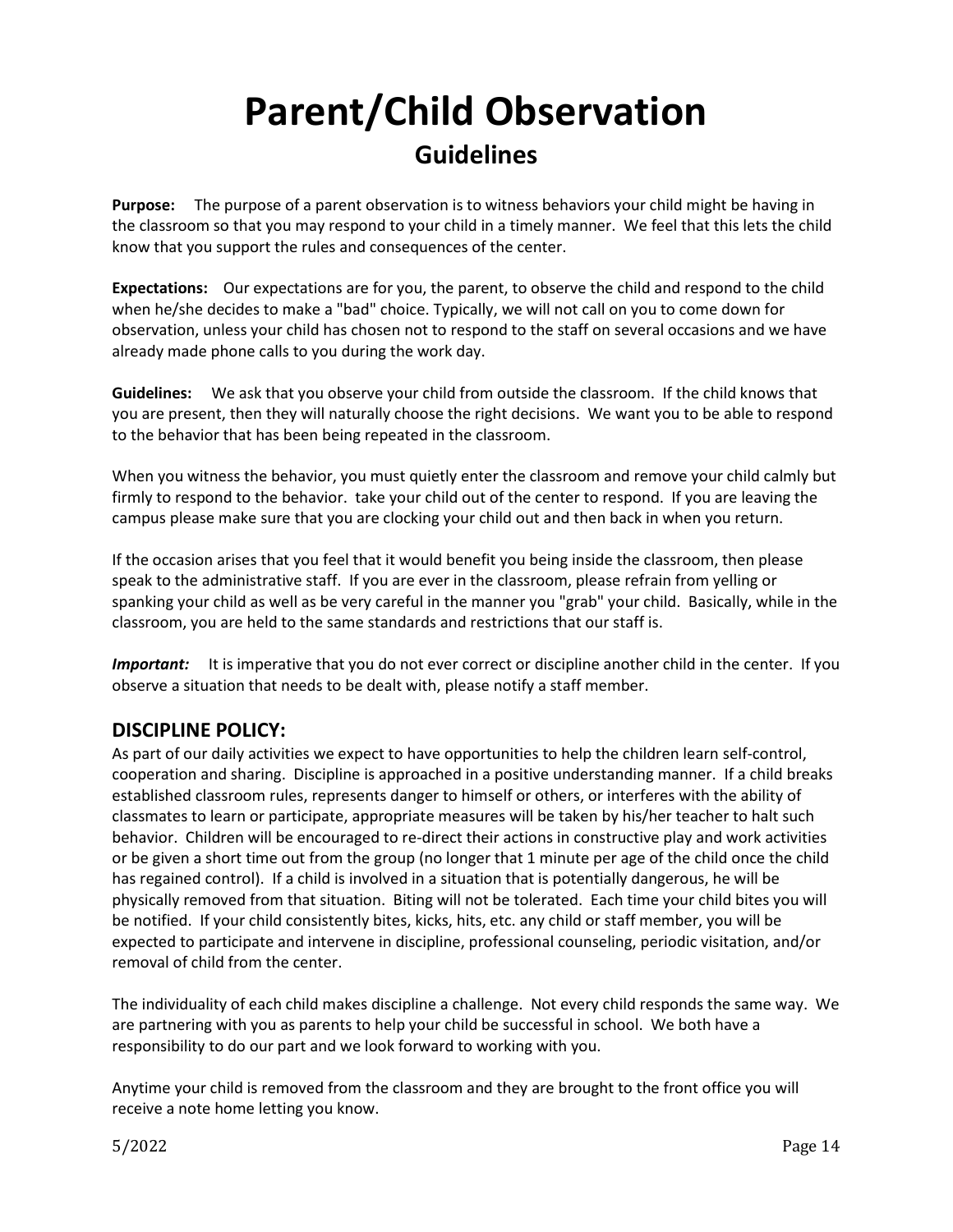The following guidelines will be followed **(up to 3 offenses per step depending on severity):** *Biting:*

| One's & Two's                               |           |                                 |
|---------------------------------------------|-----------|---------------------------------|
|                                             | 1st step- | Staff intervention in classroom |
|                                             | 2nd step- | Removal from classroom          |
|                                             | 3rd step- | Sent home for the day           |
|                                             | 4th step- | 2-day suspension                |
|                                             | 5th step- | Expelled from program           |
| Three's through School Age                  |           |                                 |
|                                             | 1st step  | Removal from classroom          |
|                                             | 2nd step- | Sent home for the day           |
|                                             | 3rd step- | 2-day suspension                |
|                                             | 4th step- | Expelled from program           |
| ومغم ومنادناك ومنطومنو ومنطنوه ومنامنا ومنت |           |                                 |

#### *Hitting, kicking, spitting, pinching, flicking, etc.:*

| One's, Two's and Three's |                                              |
|--------------------------|----------------------------------------------|
| 1st step-                | Staff Intervention in classroom              |
| 2nd step-                | Loss of consequence (following class rules)  |
| 3rd step-                | Removal from classroom                       |
| 4th step-                | Phone call to parents                        |
| 5th step-                | Parent observation/ Come down and discipline |
| 6th step-                | Sent home for the day                        |
| 7th step-                | 2-day suspension                             |
| 8th step-                | Expelled from program                        |

## *Hitting, kicking, spitting, pinching, flicking, etc.:*

| Fours' through School Age |           |                        |
|---------------------------|-----------|------------------------|
|                           | 1st step- | Staff intervention     |
|                           | 2nd step- | Removed from classroom |
|                           | 3rd step- | Phone call to parents  |
|                           | 4th step- | Parent to come down    |
|                           | 5th step- | Sent home for the day  |
|                           | 6th step- | 2-day suspension       |
|                           | 7th step- | Expelled from program  |

## *Verbal/ Disrespect to Staff: (not listening, talking back, laughing at staff, etc.)*

Three's through Pre-Kinder

|            |           | 1st & 2nd step- Staff intervention/education       |
|------------|-----------|----------------------------------------------------|
|            | 3rd step- | Removed from classroom                             |
|            | 4th step- | Call to parents                                    |
|            | 5th step- | Parent observation/come down                       |
|            | 6th step- | Sent home for the day                              |
|            | 7th step- | 2-day suspension                                   |
|            | 8th step- | Expelled from program                              |
| School Age |           |                                                    |
|            | 1st step- | Staff intervention                                 |
|            | 2nd step- | Removed from classroom                             |
|            | 3rd step- | Call to parents                                    |
|            | 4th step- | Sent home for the day                              |
|            | 5th step- | 2-day suspension                                   |
|            | 6th step- | Expelled from program                              |
|            |           | Depending on severity, above steps may be skipped. |
|            |           |                                                    |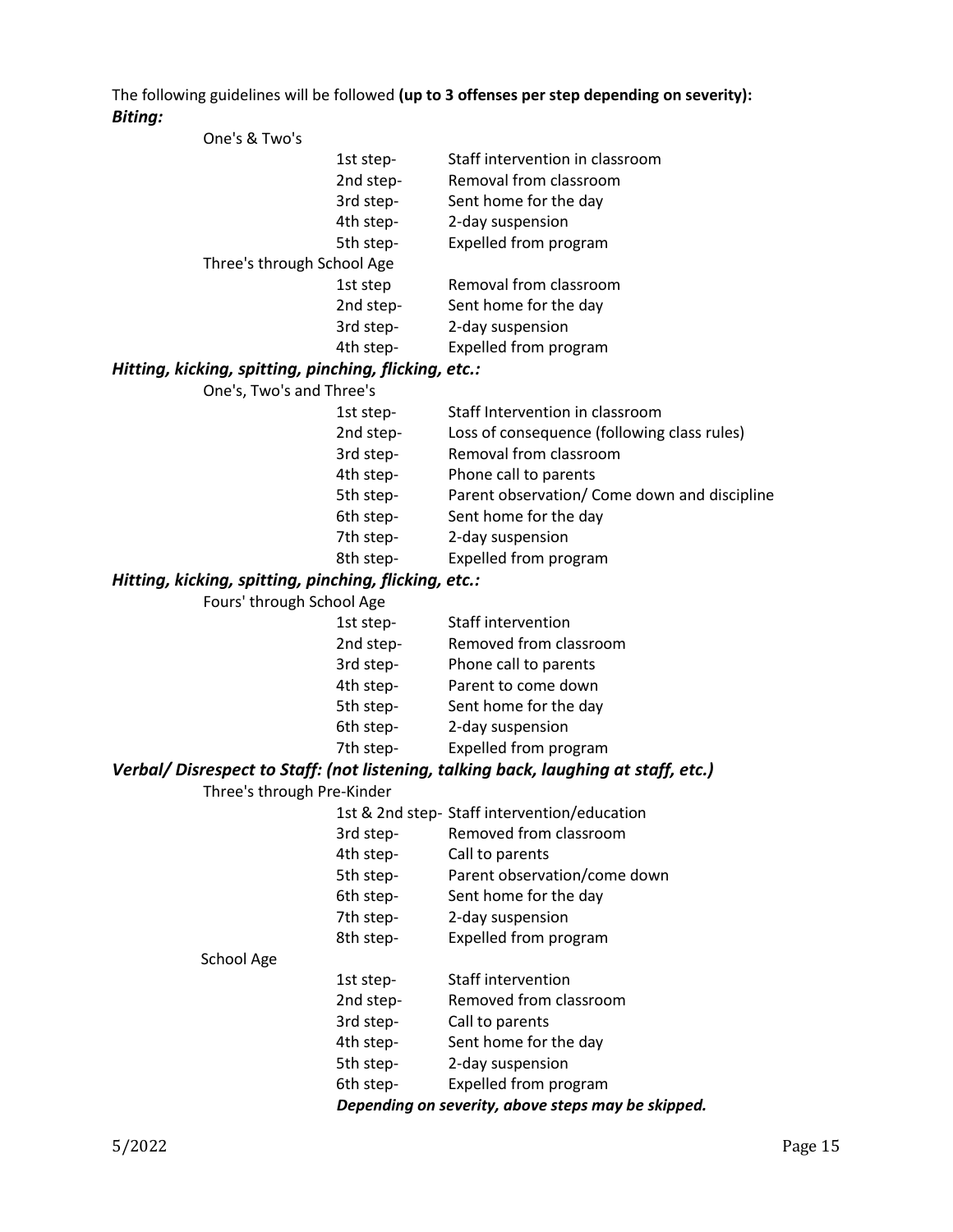# SCHOOL AGE PROGRAM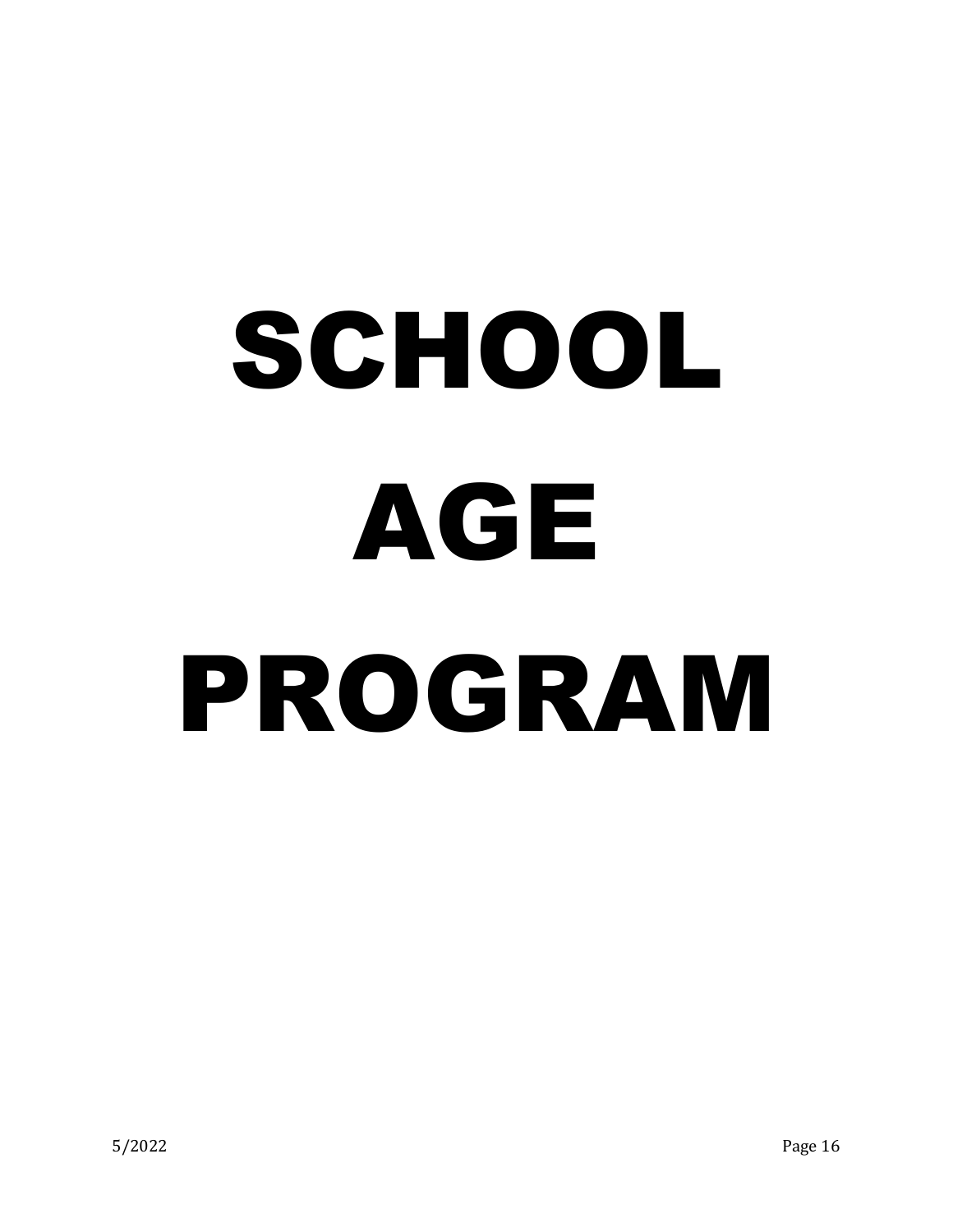## **SCHOOL AGE PROGRAM**

### **SCHOOL AGE POLICY:**

**Tutoring:** Students will be able to obtain extra help from our staff each day during their study period. We will have extra textbooks for practice and review. Group activities will be offered such as math games & spelling bees to help maintain skills during their summer break.

**Field Trips**: Field trips will be scheduled during summer vacation (expenses to be paid for by parents through an activity fee). No field trips will be taken during the school year. Transportation will be provided by Cornerstone Kidz and possibly parent volunteers. You will be required to sign a permission slip for each individual trip taken. We will staff on average of a 1:12 ratio while on our trips. The children are signed in on a trip roster and counted every hour by their staff member.

**Items from Home**: Students are welcome to bring in items to the center from home to make their stay more comfortable. However, keep in mind that we have plenty for the children to do during their time spent with us. Also, Cornerstone Kidz or staff will not be held responsible for any lost or damaged items. We also reserve the right to take away an item or the privilege to bring items if the object is causing a disruption to the group. Skates, boards, bikes and skate shoes are prohibited unless a special event is planned by the staff.

*Absolutely no items may be brought in that represent anything that goes against our religious beliefs (Harry Potter, Pokémon, etc.) We reserve the right to change or turn inside out any clothing with inappropriate pictures/logos.* 

**Medications:** Must be checked in at the Preschool building with the front desk and will only be given at lunch time.

**Transportation:** It is your responsibility to make transportation arrangements to and from our center. If you decide to have your student walk or bike to/from our center, you will need to obtain a Self-Release form from the Director. See after-school care for transportation options from school.

**Discipline Policy:** Our goal at Cornerstone Kidz is to create a safe and fun environment for all children. Therefore, we have a no tolerance policy when it comes to discipline issues. We expect all children to respect the property of others students, staff, and of Cornerstone Kidz. In addition, we demand that all students respect their classmates and staff both physically and verbally.

*See Discipline Section in this handbook for detailed policy.*